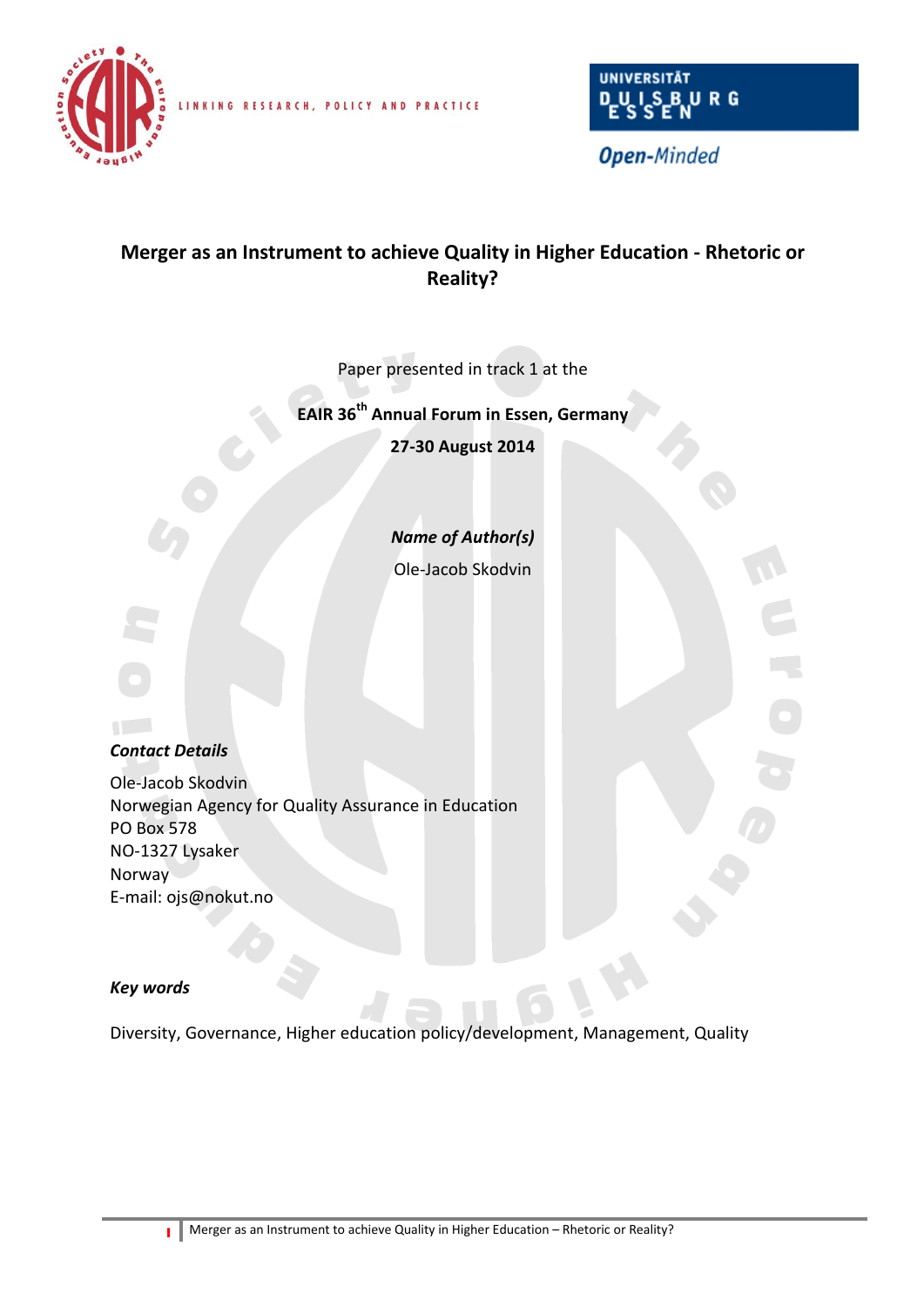## *Abstract*

## **Merger as an Instrument to achieve Quality in Higher Education - Rhetoric or Reality?**

Since autumn 2013 a new government has been in place in Norway. A main message from the new Minister in Education and Research has been that the structure in Higher Education should be governed by Quality. Both excellence and diversity is required, in the sense that excellence requires a solid basis. It is not clear what this statement actually means in practice, but one hypothesis is that mergers again will have a central role in such a reorganization process. However, one fundamental question to ask is then to what degree merger is the right "medicine" to create a qualitatively improved higher education sector in Norway. The experiences from previous mergers in Norway and in several other countries are quite mixed, and to a large extent dependent on strategy, choice and type of merger. This paper intends to analyze successful merger strategies with respect to quality and diversity in Higher Education from an authority policy point of view, and to indicate what should possibly be highlighted in the forthcoming Norwegian Higher Education reorganization.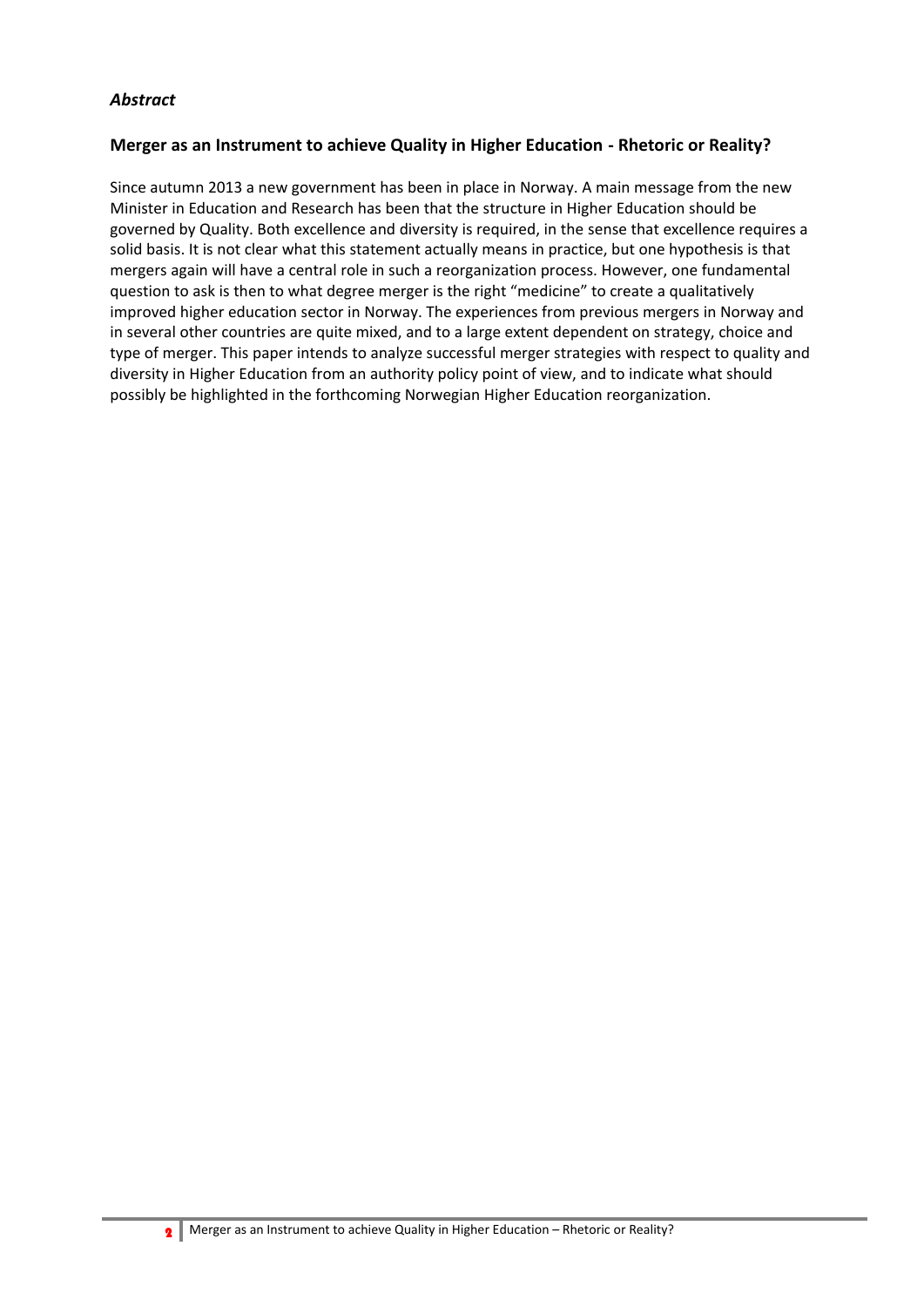## *Presentation*

## **Merger as an Instrument to achieve Quality in Higher Education – Rhetoric or Reality?**

## **Introduction<sup>1</sup>**

Mergers between higher education institutions have been a widespread phenomenon world-wide in the last decades. Several countries have used and still use mergers as an instrument to restructure their higher education system; e.g. UK, Australia, Norway, Denmark, Finland, China, USA, South Africa and Russia (Goedegebuure 1992; 2012; Harman and Harman 2003; 2008; Harman and Meek 2002; HEFCE 2012; Skodvin 1999; Puusa and Kekäle 2012). The political signal from Norway's new Conservative government (since autumn 2013) indicates that a forthcoming reorganization of the Norwegian Higher education sector with the aim of increasing quality in Higher Education (HE) is most likely. Furthermore, merger seems once again to be the tool. There is a clear political statement to reduce the number of higher education institutions (HEIs); it is indicated that Norway should concentrate its academic, economic-and administrative resources into larger and more competitive units through collaboration, alliances and mergers (CAM).

The main message from the new Minister of Education and Research has been that the structure in Higher Education should be governed by quality. Both excellence and diversity are required, in the sense that excellence requires a solid basis.

The previous (Social Democratic) government also expressed concern about a vulnerable HE structure in Norway. Too many of the HEIs are vulnerable – small and academically fragmented. Their strategy was to focus on cooperation, specialization, concentration and division of labour among the higher education institutions (HEIs) on a voluntary basis. Several processes started up, but so far with rather poor results.

The new Conservative government has added one more factor in this strategy, namely merger as an instrument to achieve quality in HE. The criteria for this strategy (Collaboration, specialization, concentration, division of labour and **mergers** among the HEIs) are: Quality, Robustness and Efficiency.

However, one fundamental question then is to what degree merger is the right "medicine" for creating a qualitatively improved higher education sector in Norway. The experiences from previous mergers in Norway and in several other countries are quite mixed, and to a large extent dependent on strategy, choice and type of merger.

This paper intends to analyse successful merger strategies with respect to quality and diversity in HE from an authority policy point of view, and to indicate what should possibly be highlighted in the forthcoming Norwegian Higher Education reorganization. Based on international research literature on mergers, I will document, elaborate and discuss advantages and disadvantages with different models.

Finally, I will try to sum up with lessons learned from international experience with mergers, and some recommendations addressing:

- How to succeed: Successful models and strategies (e.g. diversification versus integration)
- Realistic expectations on the outcomes of the mergers (administratively, economically and academically)
- Elements that characterize a successful merger (e.g. geography, culture, management and leadership, top-down versus bottom up organizational strategies, type of partners involved in the merger)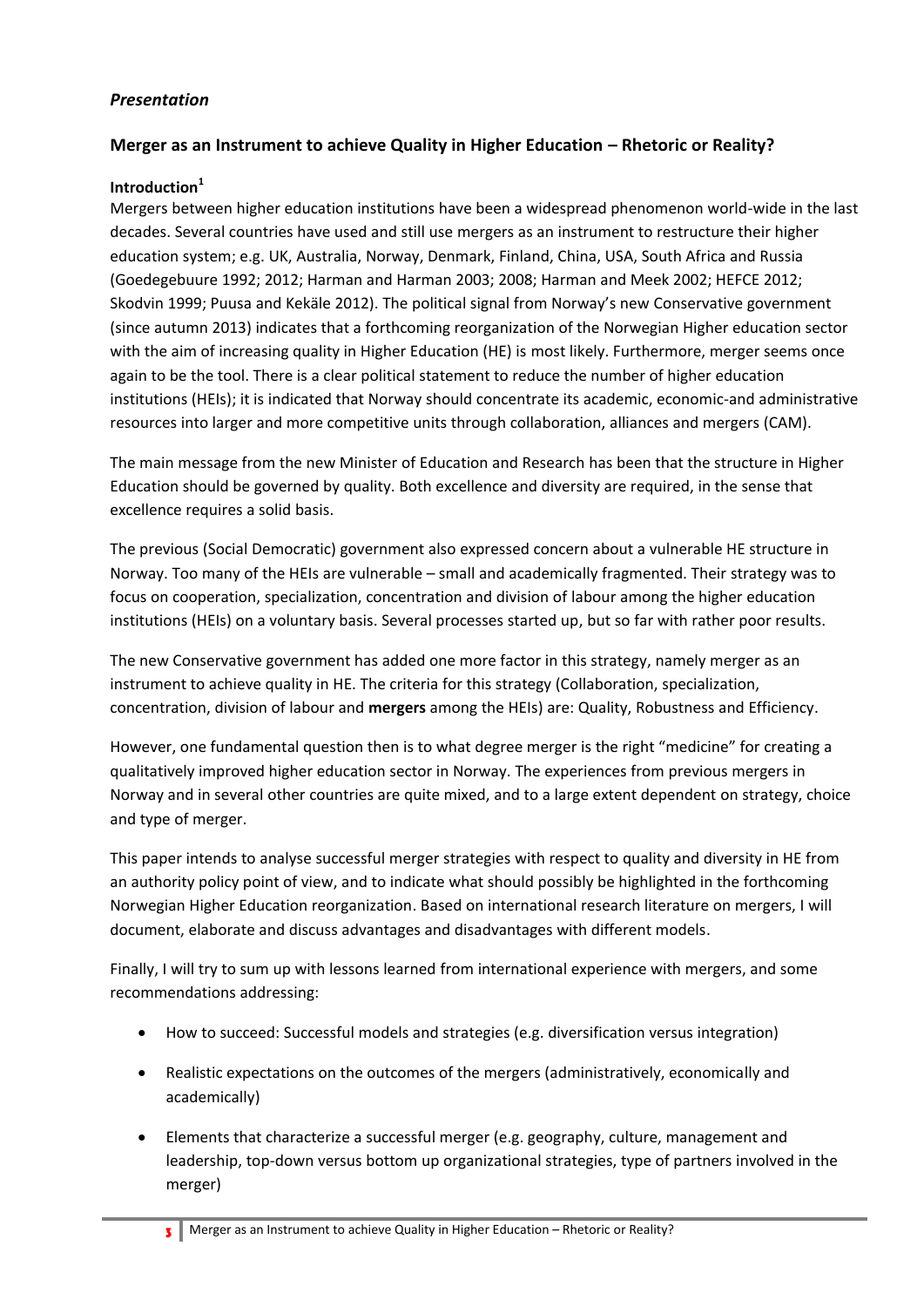## **The Norwegian context**

What kind of HEIs does Norway actually want in the years to come? Today, Norway has, in reality, a sort of flexible and "transparent binary HE-system", with universities (including specialized universities) on the one side, and university colleges on the other side. However, up until now the university colleges can qualify for university status if they fulfill certain national academic standards and criteria – therefore called flexible and "transparent binary system". The Norwegian Agency for Quality Assurance in Education (NOKUT) is responsible for such institutional accreditation processes (Skodvin 2012). But it is important to underline that mergers between universities and university colleges (cross-sectoral mergers) are permitted and not subject to NOKUT's Quality Assurance and Enhancement. (E.g. in January 2009 the University of Tromsø merged with the University College of Tromsø, and in August 2013 the University merged with the University College of Finnmark).Cross-sectoral mergers are prohibited in several countries (e.g. the Netherlands, Germany, and Finland), because they are perceived as a "short-cut" to achieve sufficient quality. Thus, it is reasonable to ask whether it is a strength or a weakness with respect to the quality dimension that Norway permits cross-sectoral mergers. If (or if not), what does qualitatively separate the HEI system in Norway from e.g. the systems in the Netherlands, Finland and Germany?

However, the new Government has recently stated that no new universities will be established in the near future. Does this mean a consolidation of today's structure and division of labour between universities and university colleges, or the start of a completely new reorganization of the Norwegian HE-sector?

Connected to the last issue, the Norwegian higher education authorities have quite recently developed a tool based on public register data to describe and compare the different institutional profiles in our system, the diversity in the HE-system – that can be a useful instrument in a very likely state-initiated mergerprocess.

Norway is in a unique position due to the National Database for Statistics on Higher Education (DBH). Statistical information on the institutional level is reported from all the HEIs to the DBH, and with some preparation, it provides almost all the indicators that are required in the classification system (U-Map).The Ministry is responsible for gathering data on the institutional profiles in our HE system, while NOKUT in cooperation with the DBH has developed profiles of different academic fields (Medicine, Political Science etc.) within the HEIs (Skodvin 2012; Bakken and Storm 2013). This paper intends to give some examples of how such institutional profiles (based on quality indicators) can be used to indicate strengths and weakness in different types of HEIs and as a starting point for elaborating potential mergers in the future.

#### **What is a merger?**

A merger reflects two or more previously separate institutions into one new single institution, which may retain the name and legal status of one of them or be an entirely new legal entity. Federations can be seen as a more flexible version of full merger. In addition we can find "weaker" forms such as alliance and collaboration<sup>2</sup> (HEFCE 2012). In this paper we will only focus on real mergers.

When we are discussing who initiated the mergers, it can be useful to differentiate between forced and voluntary mergers.

Voluntary or what Goedegebuure (2012) characterizes as incidental mergers mean that the institutions themselves have initiated the merger. Forced or policy induced mergers, on the other hand, are when the instigator of the merger is external to the institutions. Thus, the forthcoming merger process in Norway is in the last category. However, it may sometimes be difficult to ascertain whether the merger is voluntary or forced. The voluntary ones are often for forced by circumstances (Skodvin 1999).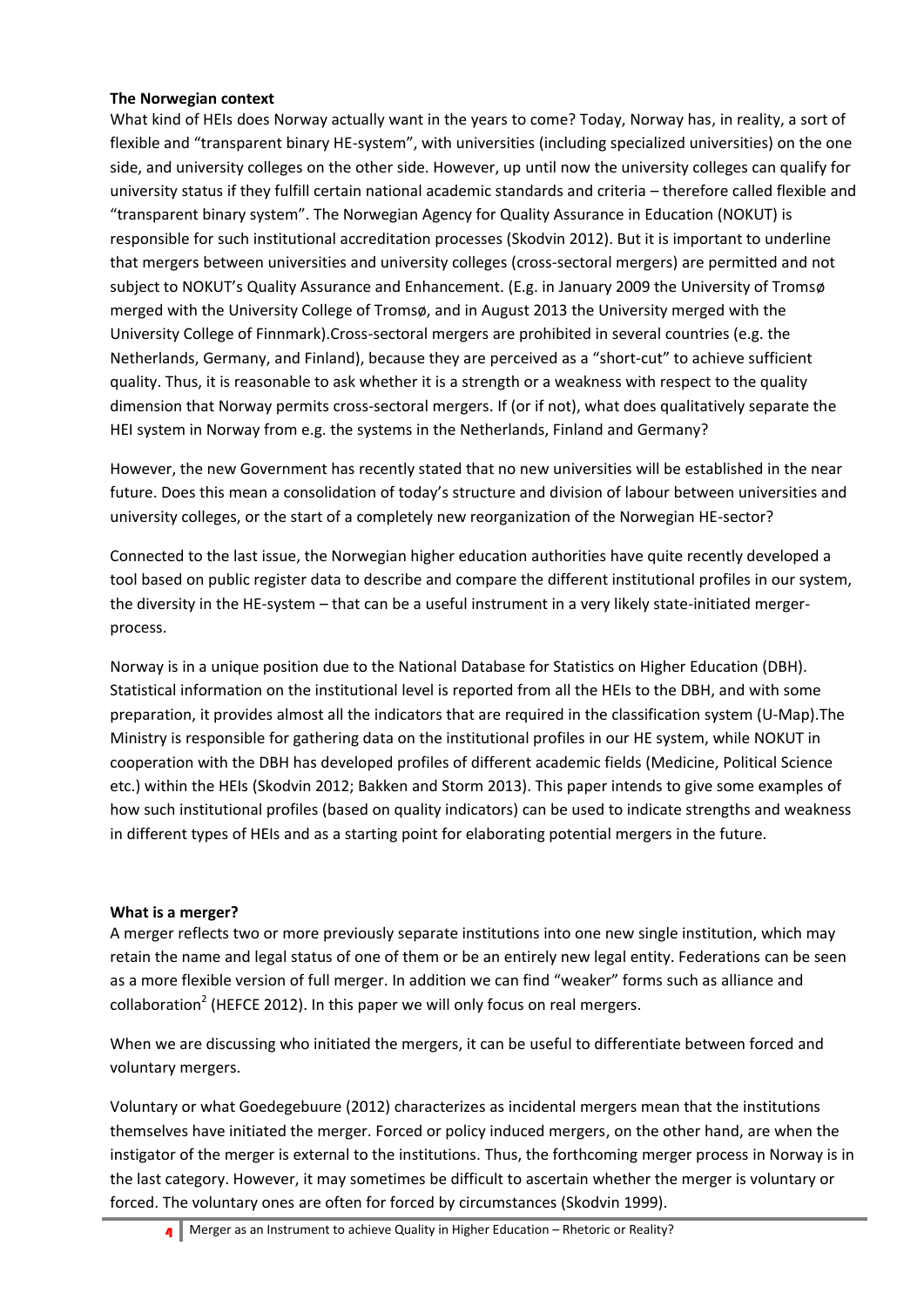It is often a mix of different types of institutions which are involved in merger processes in HE. Goedegebuure (1992, p. 24) distinguishes between four different types of mergers; horizontal, vertical, diversification and conglomerate.

This typology is connected to two different types of dimensions, where the first is the HEIs academic affiliation and the second the HEIs product orientation. HE has two types of products; education and research. On the basis of these dimensions, the following four types of mergers in Higher Education can be identified: a) Horizontal mergers between institutions which operate in similar academic fields (mono disciplinary) towards production of a similar type of product (e.g. education); b) Vertical mergers between institutions which operate in similar academic fields but are oriented towards different types of products (e.g. a technical university and an engineering polytechnic); c) Diversification mergers between institutions which operate in different academic fields and are oriented towards similar types of products (e.g. a university college that offers education in economics and a university college that offers education in engineering); d) Conglomerate mergers between institutions which operate in different academic fields and are oriented towards different kinds of products (e.g. a comprehensive university and a polytechnic).

When it comes to the type of mergers that have occurred most frequently, this varies from country to country. Since mergers in a number of countries (e.g. The Netherlands and Finland) are only allowed for similar type of HEIs, we can only distinguish between horizontal and diversification mergers. However, in countries like Australia, UK, Hungary and Norway, we find examples on all four types of mergers, also so called cross-sectoral mergers. In Norway, cross-sectoral mergers (merger between university and University College) have obviously been a shortcut to achieve university status for University Colleges, in the sense that they do not have to qualify for university status after NOKUT's (Norwegian Quality Assurance Agency in Education) standards and criteria.

## **Why merging?**

The literature on higher education mergers underlines the fact that merging denotes radical change. Not only are the governing systems of the institutions affected, but the "souls" of the partners involved are also affected and they have to relate to the process of change. The institutional changes include the abandonment of existing forms of governance, change in institutional norms, objectives and academic programs (e.g. Mulvey 1993; Skodvin 1999; Harman and Harman 2003; HEFCE 2012; Kyvik and Stensaker 2013).

There is a widespread agreement that merging processes rarely or never have a smooth path. But despite this, mergers are used to create organizational change both at macro (national) and micro (institutional) level. Why then is this the case?

A natural explanation is that the external instigators and/or participants generally think that it is more advantageous than disadvantageous. There are both similarities and dissimilarities in the reasons for merging in different countries: from resolving financial exigency to more strategic reasons like e.g. ambitions to improve the institution's position in the higher education hierarchy (regionally, nationally and internationally).

But regardless of motives, the main force behind a merger is always some kind of assumed gain. The main driving force appears to be the maximization of economies of scale and the hope of achieving administrative, economic and academic benefits by merging several institutions into a larger unit. There is an intention to gain administrative benefits (e.g. economies of scale with regard to number of administrators, a more professional and efficient administration, and to improve the use of infrastructure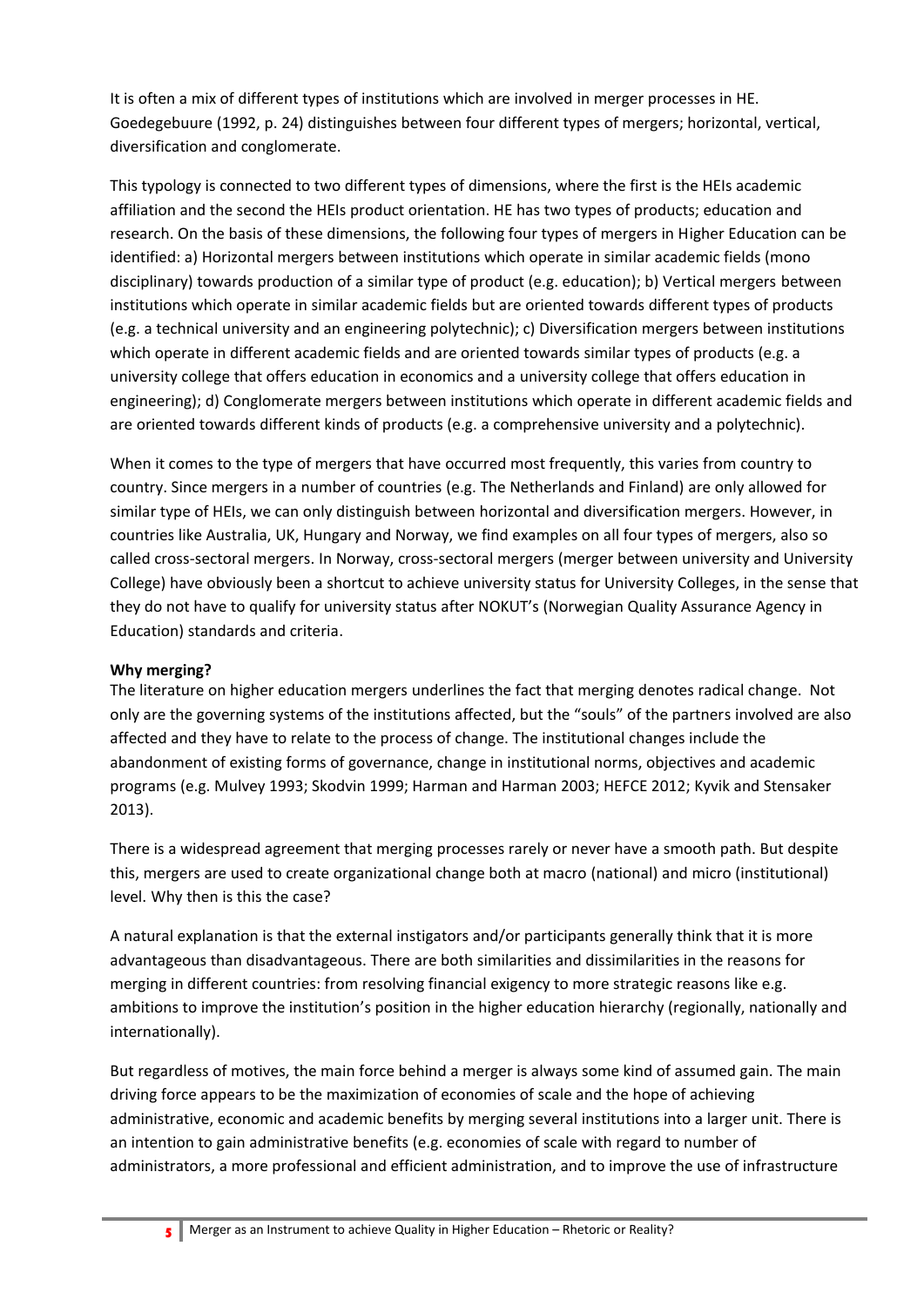and the use of physical facilities). Secondly, the intention is economic benefits – to save money, and thirdly academic benefits.

Academically, there are at least four sub-intentions:

- Eliminating duplicative programs
- Strengthening research and teaching
- Increasing academic integration and collaboration, e.g. creating new multi- and interdisciplinary fields
- Diversifying academic profiles, e.g. a merger between institutions that complement each other can strengthen the new institution's position in the national and international higher education market.

#### **The outcomes of mergers**

The international (as well as national) experiences with mergers are quite mixed. If we try to generalize on the basis of international empirical data in the field, we can say that mergers have generally led to a strengthening in terms of governance, management and administration. This particularly pertains to the administration, which usually becomes more professional and efficient. Economies of scale with regard to the number of administrators are, in contrast, less common. In spite of larger units where some duplicative administrative functions have been eliminated, mergers have not resulted in fewer administrators in total, rather the opposite. This applies to both multi-campus/network organizations as well as HEIs that are physically located in the same place (e.g. Skodvin 1999; Harman & Harman 2003; HEFCE 2012).

The latter is due to several reasons. In many countries (e.g. the Scandinavian) it is difficult to fire people who have permanent positions; logically this makes it difficult to rationalize staff numbers. Second, it has been argued that when an administration has reached a certain size, it becomes almost self-generating, which in turn creates arguments for more work for its own sake, so called structural differentiation (Blau 1973). When organizations grow, they usually become more complex with a distribution of new tasks and units. Complexity can occur horizontally (i.e. a distribution in many departments, sub-departments and centres); it can occur vertically through different management levels (e.g. central administration and disciplinary/local administration); and it can occur geographically (geographically spread units). A logical consequence of horizontal, vertical, and geographical differentiation is that newly merged institutions will need more administrative resources in order to keep the organization together. The different activities of the organization must be coordinated and controlled; the emphasis will be put on the activities in proportion to the size of the organization (Mintzberg 1983).

Mergers are also intended to save money. This intention has rarely been met, at least not in the short term. Mergers require a lot of resources for planning, coordination and physical infrastructure, especially in the implementation phase. But in the long run, there may be some economies of scale. This is especially relevant with regard to common library systems, ICT-systems, management systems and other administrative systems (Skodvin 1999; Harman & Harman 2003; HEFCE 2012).

The most important intention with mergers is to create better academic institutions. This pertains to both teaching and research. In this respect, experiences are mixed. There are, however, clear indications that mergers improve the future academic position of the new institutions, especially with regard to the breadth of educational provision. Mergers in Australia, USA, Norway and the Netherlands have created broader and more multidisciplinary course programs which still function well today. Complementary expertise among the staff may provide the basis for expanding the number of subjects offered both in width and in depth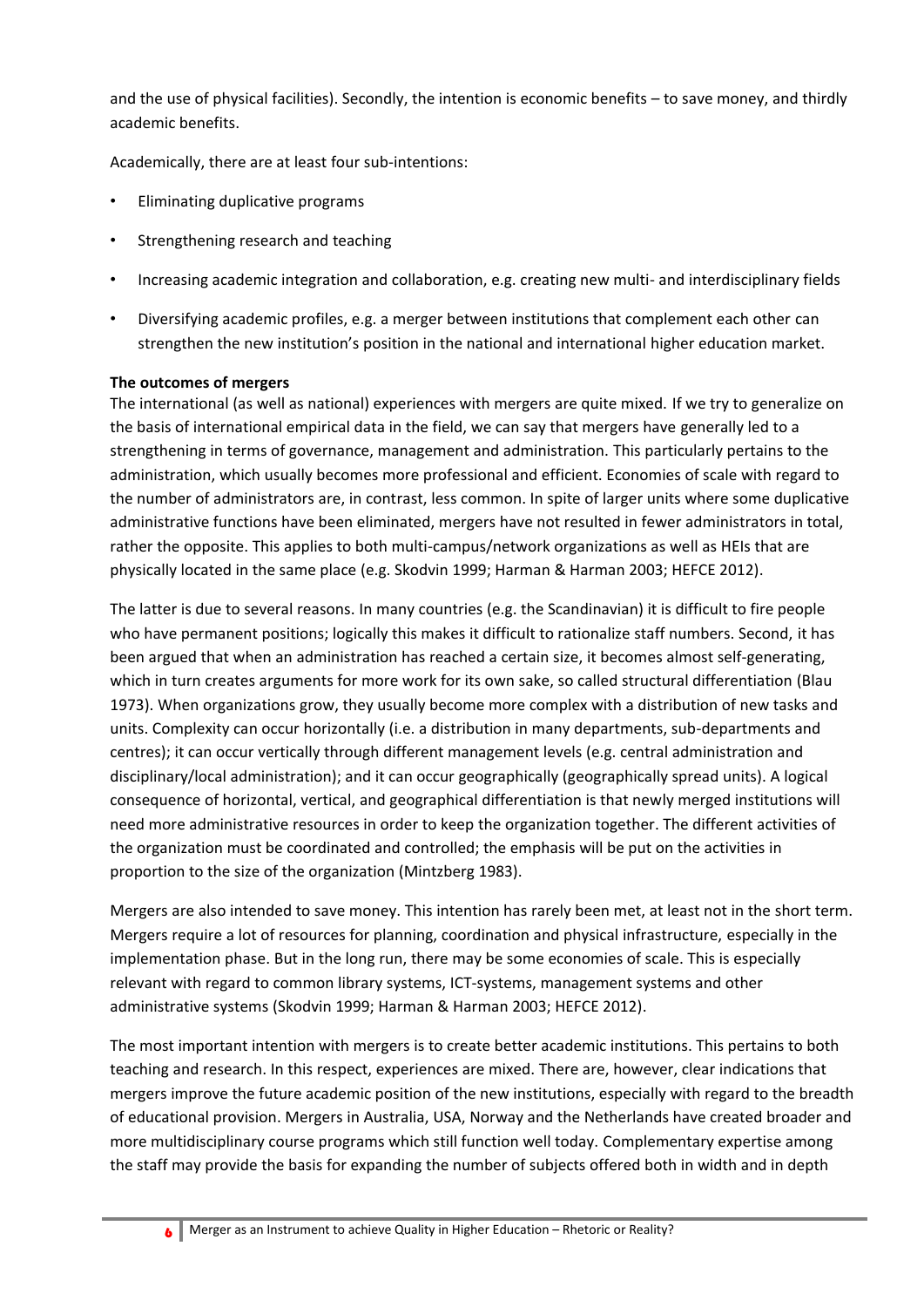(e.g. PhD-program) (e.g. Kyvik and Stensaker 2013; Ursin et al 2010; Mulvey 1992; Goedegebuure 1999; Harman and Harman 2008).

But it has to be underlined that the academic effects depend on the purpose of the mergers. Generally, (voluntary) mergers between institutions that were academically complementary to each other, were often more successful than mergers with a strategy to eliminate duplicative programs and increased academic integration. The greater the differences are in regard to size and course programmes between the involved institutions, the greater the probability that the mergers will be successful. They balance each other out and give more breadth and choice to their students.

But if the strategy for a merged institution was to reach increased academic integration and cooperation, there were often problems compounded by large geographical distances between the various academic environments (Mulvey 1993; Goedegebuure 1992; Skodvin 1999; Norgard and Skodvin 2002; Pinheiro et al. 2013).

General challenges with mergers are that they are often connected to stress, fear, and in part inadequate planning at all levels. This has created tensions that usually have a long term effect on the academic development of the new institution. Such tensions are related to issues about teaching versus research, different competency profiles, identity and autonomy, and for some countries also vocational/professional education versus academia.

But with regard to the level of problems and conflicts we can differentiate between integration and diversification strategies. The first strategy – mergers where the intention is increased academic integration and cooperation (e.g. creating new multi- or interdisciplinary programs/fields) is usually much more controversial than mergers where the main strategy is to diversify the academic profiles (e.g. a merger between institutions that complement each other). In mergers where the main strategy was to increase academic integration and collaboration, problems were often created between different academic cultures; which again hindered a positive academic development. At some institutions the integration goals have been achieved to a certain degree, but on the whole the strategy has not been successful. There are many complex reasons behind this lack of academic integration and collaboration. First, it is difficult to establish coordination between different cultures and traditions. Second, for multi-campus institutions in particular, it is difficult to establish coordination over distance. Success is to some degree dependent on geographical proximity. Third, more academic integration also requires more investment (funding), which is often underestimated by the institution, and in state initiated reorganizations, also by educational authorities. A general experience is that economic flexibility and sufficient access to resources is of huge importance in a reorganization process, especially during the implementation phase (e.g. Harman 1996; Skodvin 1999; Harman & Harman 2003; Goedegebuure 2011; HEFCE 2012).

## **Mapping institutional profiles of academic fields in Norwegian HE – a possible tool?**

Inspired by the European U-Map Project (see www.u-map.eu), the Norwegian Ministry of Education and Research developed a model or classification system for displaying the individual HEI's profile in 2010. Like the U-Map Project, this is a non-hierarchical approach. The purpose is to raise awareness and trigger reflection on institutional characteristics. Each HEI's profile is expressed as a flower, and the typology is also called the "flower project" (Skodvin 2012; Bakken and Storm 2013).

Norway is in a unique position through the National Database for Statistics on Higher Education (DBH)<sup>3</sup>. Statistical information on the institutional level is reported from all the HEIs to the DBH, and with some preparation, it provides almost all the indicators that are required in the classification system (U-Map) (see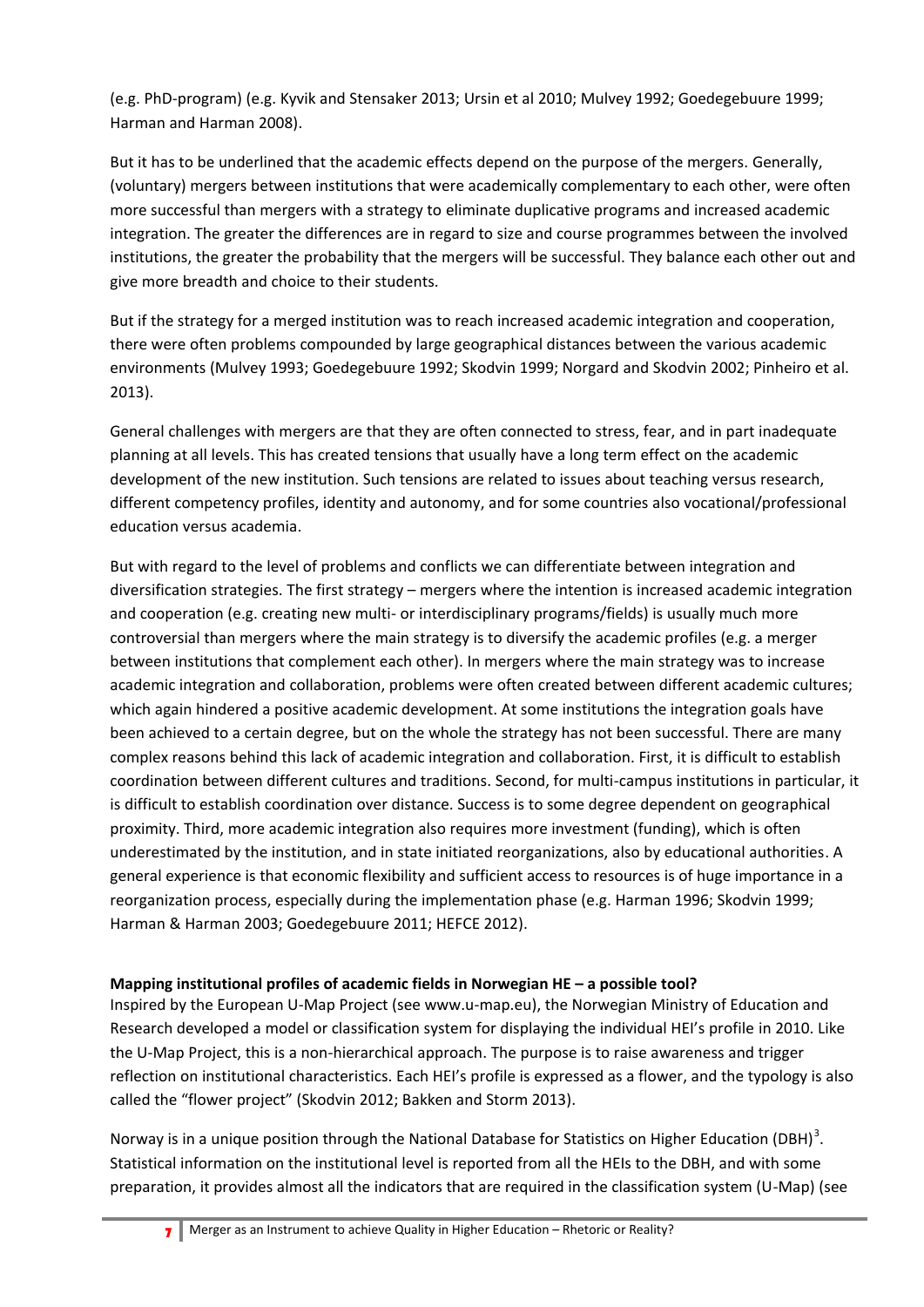http://dbh.nsd.uib.no). The Ministry is responsible for gathering data on the institutional profiles in our HEI system, while the Norwegian Agency for Quality Assurance in Education (NOKUT) in cooperation with the DBH has developed profiles of different academic fields (Medicine, Political Science etc.) within the HEIs (Skodvin 2012, p. 930-932).

The indicators comprise those that are part of the national funding system, performance indicators that are reported to the Ministry, and other indicators that are part of the quality assurance procedures. "The flower project" shows roughly the institutional profiles we have in the Norwegian higher education system. The classification system is operating with five dimensions (size, education, research, internationalization and relations to society) and a total of 23 indicators (2013). Figure 1 illustrates the institutional profile of a Norwegian University.

The visualization of institutional profiles can be said to be the petals of a flower. Each petal represents a dimension or indicator area with its unique colour. Each dimension has its set of indicators. In the flowers – the "Education" field has a blue colour, "Research" is green, "Internationalisation" is red, "Relations with society" is orange, and the "Institutional size" is purple. The scale used runs from 0 to 100 [\(http://dbh.nsd.uib.no/;](http://dbh.nsd.uib.no/) Skodvin, 2012, p. 905–934).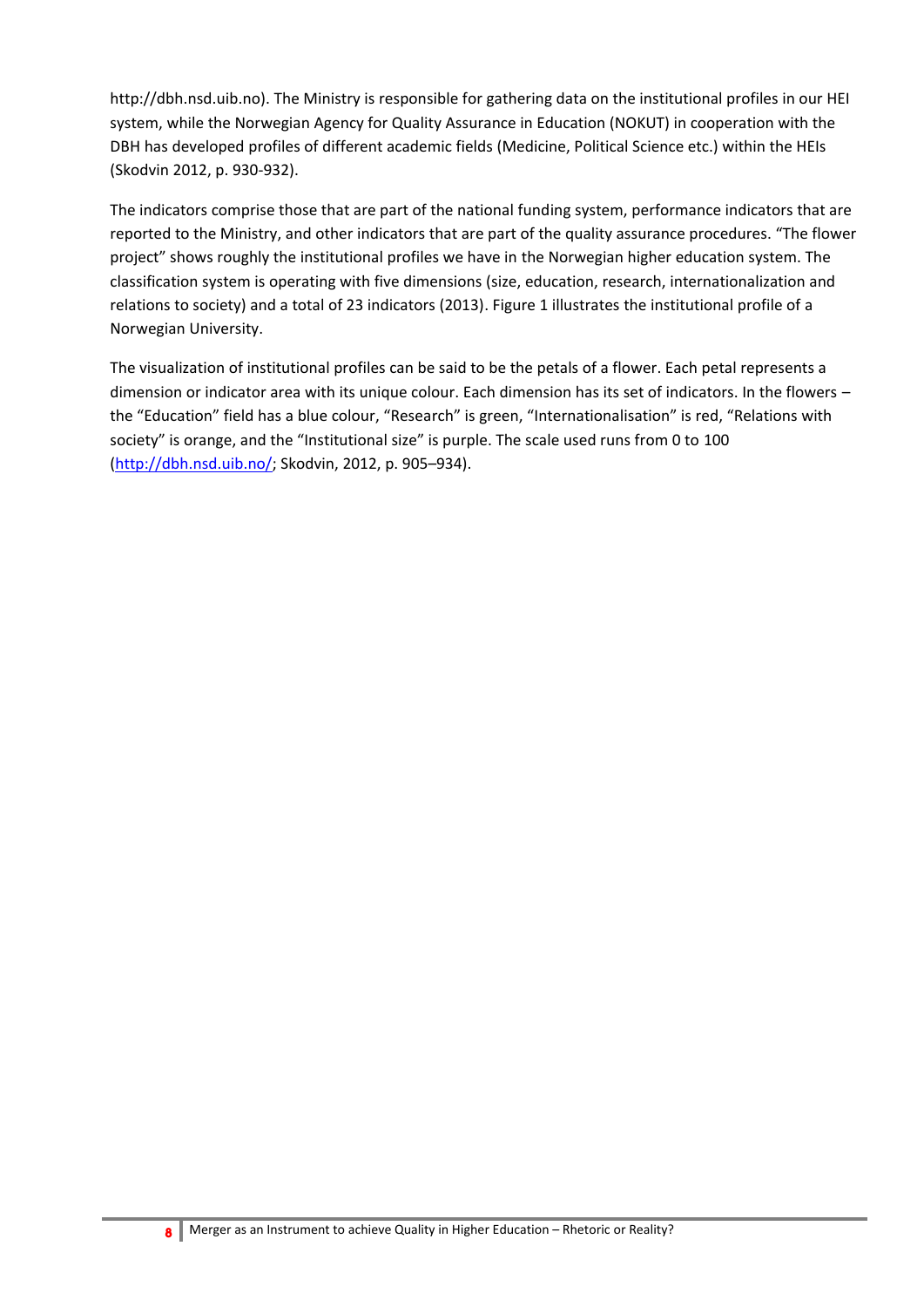

## *Figure 1: Illustration of the institutional profile of a Norwegian University.*

Mapping different institutional profiles of the HEIs, can be a useful tool for different stakeholders (e.g. the authorities, the leadership and staff in HEIs etc.) in an eventually start-up phase in forthcoming merger processes. It gives a snapshot of an institutions strengths and weakness with regard to e.g. education, research and internationalisation.

A previous review of institutional profiles showed us that Norway has a relatively diverse higher education system (Skodvin 2012, p. 928 - 932). But in e.g. a merger situation, where the strategy is to use a diversification strategy, it is important to underline that these institutional profiles do not give us enough evidence to determine whether the different HEIs complement each other. For this we need the different academic profiles within each HEI, and development over a longer time span. Building on the same logic as the institutional profiles in the "Flower-project", NOKUT and DBH developed in 2013 a classification system to view academic field profiles (fields of education) within the Norwegian HEIs, that is suitable and useful as an instrument in the mapping phase of an eventually merger process. The model operates with five dimensions/indicator areas in the "academic field flowers", based on student register data: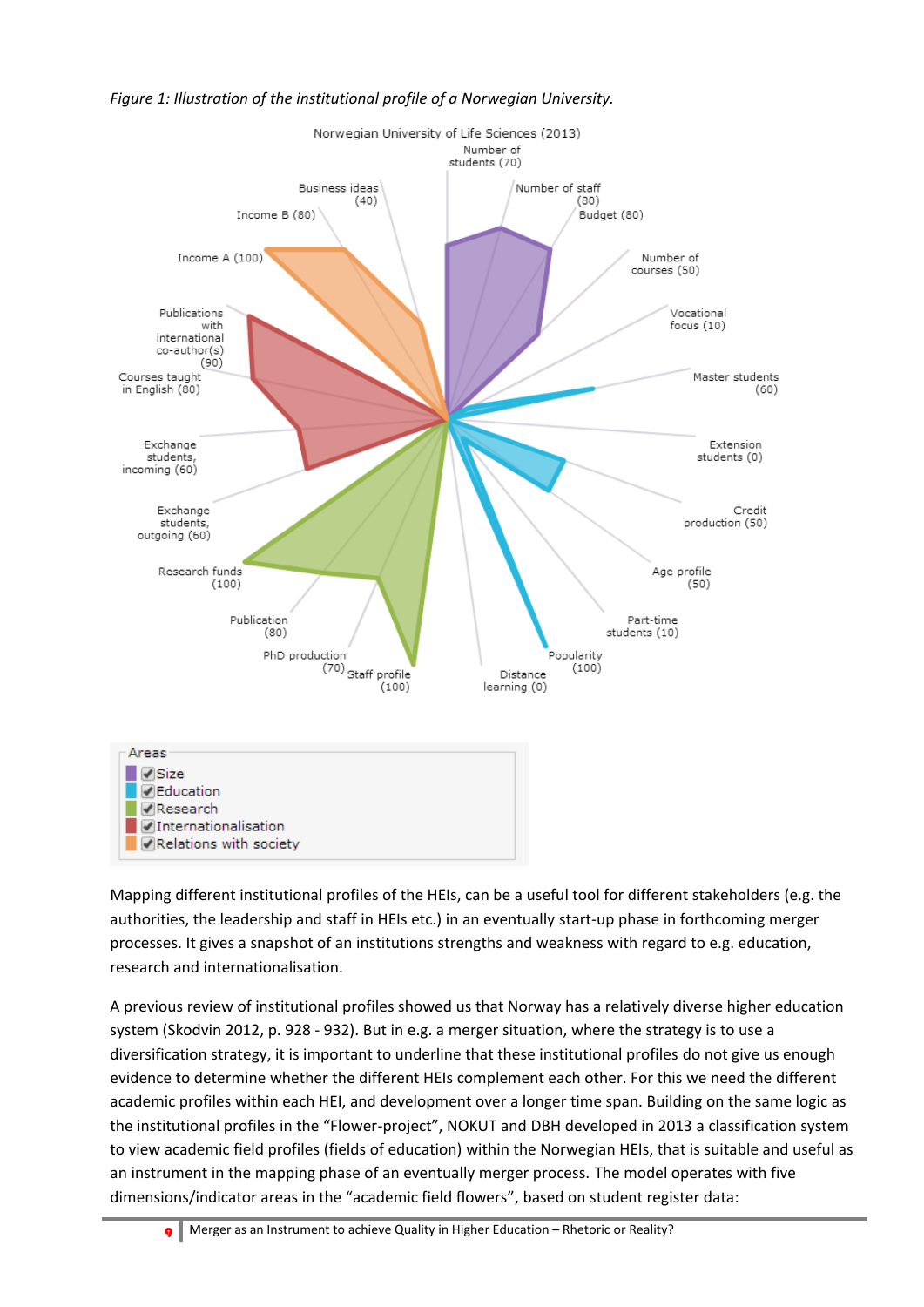- 1. Size
	- a. Number of students
	- b. Number of programs
- 2. Education admission (Intake)
	- a. Student popularity
	- b. Quality of admitted students (average entry marks)
- 3. Education program/course profile
	- a. Master's degree students (proportion of Master's degree students by the total number of students at the institution
	- b. Vocational-/professional –oriented profile (vocational focus)
	- c. Distance learning students
- 4. Performance/results
	- a. Students credit point production
	- b. Failed exams
	- c. A+B marks
- 5. Internationalisation
	- a. Exchange students, outgoing
	- b. Exchange students, incoming
	- c. Programmes taught in a foreign language

In the ongoing Norwegian CAM process, I will use the three HEIs in the county of Møre og Romsdal, the University Colleges (UC) of Ålesund<sup>4</sup>, Volda and Molde, as an example on how we can get useful information from institutional and academic field profiles to consider the possibilities for a future merger. This merger process has a history that goes back to the turn of the century, when it was established a voluntary alliance for committed collaboration and a possible future merger, the establishment of a new university. This so called "Møre alliances», is strongly encouraged by regional political authorities, but until now, the negotiations between the three HEIs have not been successful (Kyvik and Stensaker 2013, p. 330).

The three HEIs complement each other to a large degree regarding their study portfolio and academic fields (fields of education), so this will obviously be an example of a diversified merger strategy. However, there is an exception. Molde UC and Ålesund U C (which geographically is located quite close to each other – a fjord is dividing them), do both offer large nursing educations, which in practice compete with each other. In a possible future merger, there will therefore be wise to elaborate integration between these two nursing educations.

The institutional profiles in figure 2 illustrates that Molde UC is more research intensive and has a larger share of its education portfolio at master and PhD levels than Volda UC and especially Ålesund UC. The latter has a pure vocational orientation, while the others have a mix of academic and vocational orientation.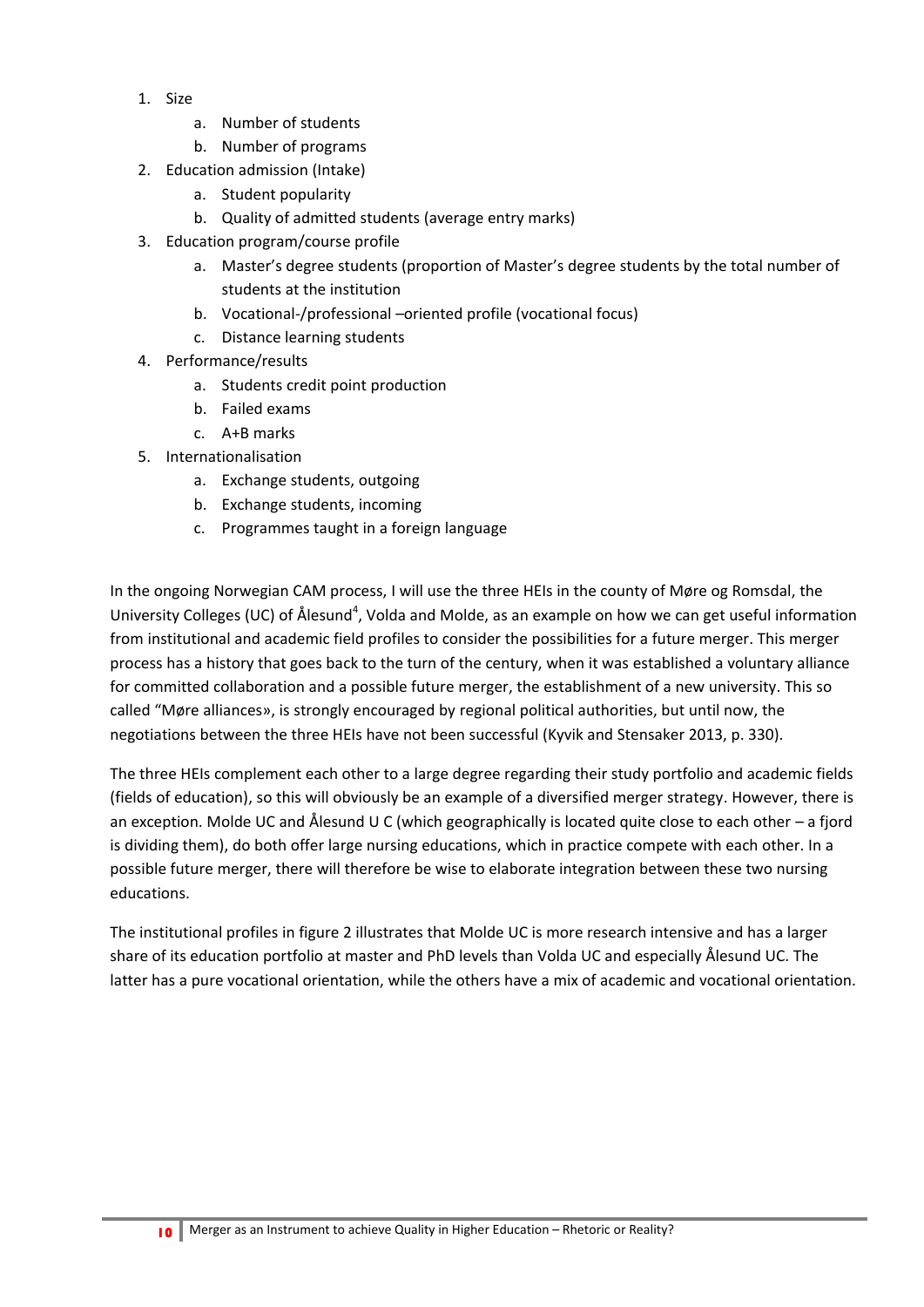*Figure 2: Institutional profile of University College of Molde, University College of Ålesund and University College of Volda.*



Figure 3 visualises the profile in the educational field of Health and welfare in respectively Molde UC and Ålesund UC. (Nursing is the dominating this educational field in both institutions).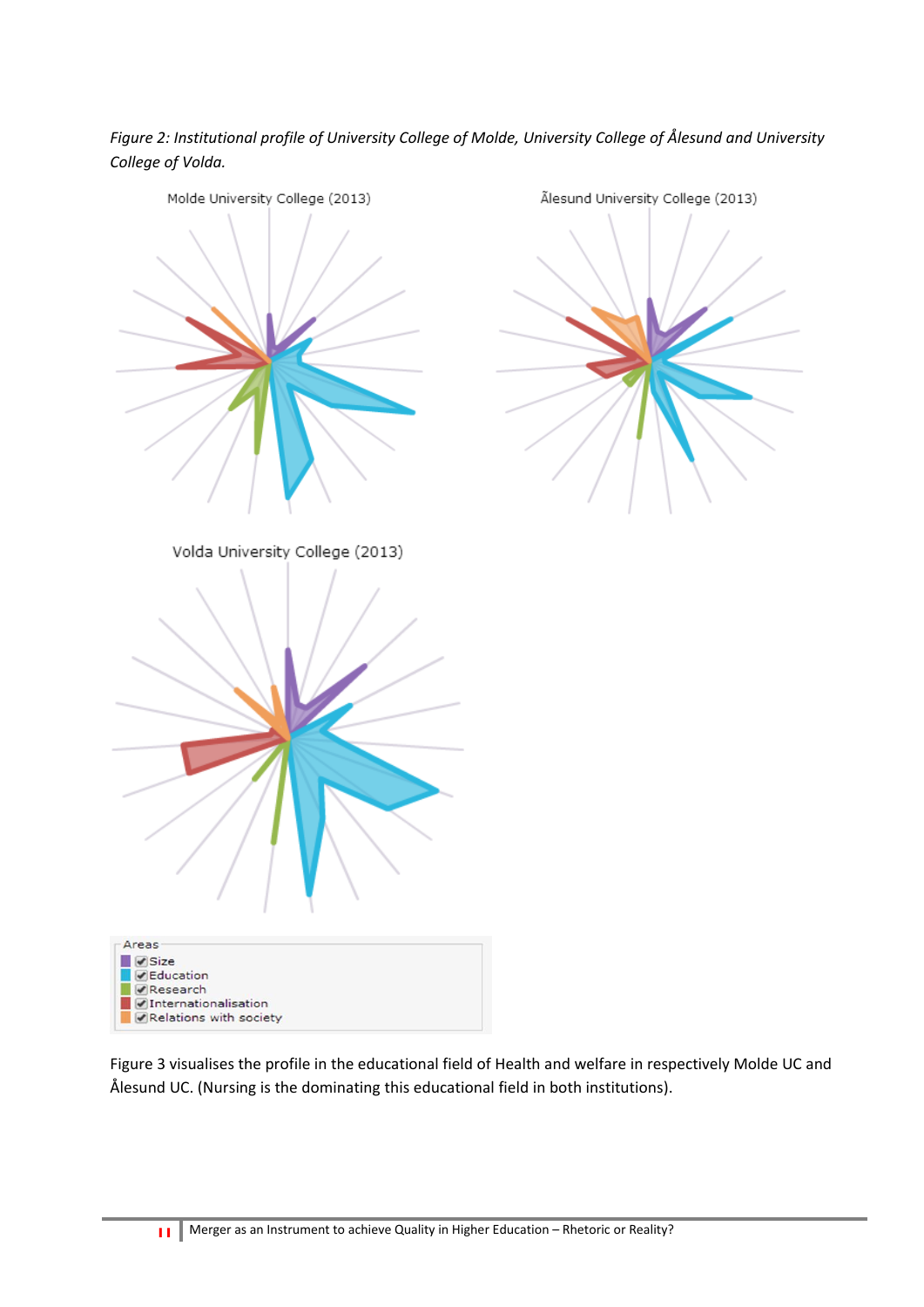

*Figure 3: The profile within the educational field of Health and welfare in Molde UC and Ålesund UC.*

The profile within this educational field indicates that both institutions struggle with their popularity – ability to attract qualified students. Both Molde UC and Ålesund UC have approximately only one qualified applicant per study place. In addition they are both quite small – respectively around 500 (Ålesund) and 600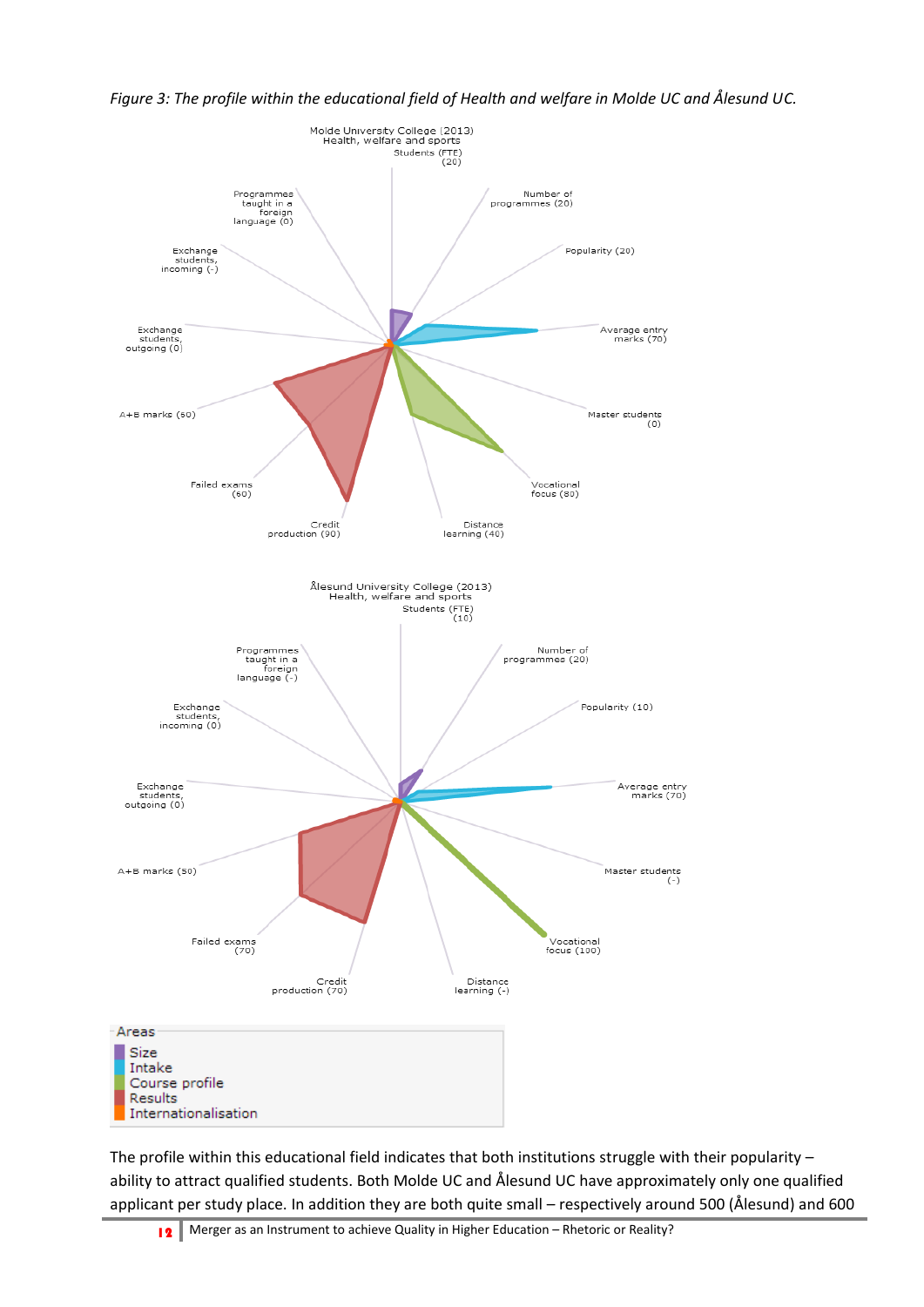students (Molde). With regard to the students' performance/results, the indicators indicate that Molde UC has slightly better results than Ålesund UC.

#### **How to succeed?**

To sum up, we can say that mergers of HEIs are complex, time-consuming and difficult processes which require negotiation and detailed planning. In the Norwegian context, this applies to both the public HEIs and the Ministry of Education and Research.

For the HEIs, the status of different departments and academic faculty are often the most difficult obstacles to the process of merger. Necessary factors for successful mergers are leadership, strategic planning, the use of committees whose members are constitutive of the whole institution and emphasis on positive end results.

Effective management during a merger plays an important role in ensuring that the organization is implementing this change according to plan and in reducing the levels of ambiguity and stressfulness associated with the merger. If leaders are able to convey a clear vision of the nature and destiny of the merged organization, are attentive to employees' concerns, and communicate clear guidelines of how this change could be managed, the employees should regard the event as low in stressfulness and high in control (Puusa and Kekäle 2012).

The degree of tensions and conflict with regard to academic development depends on the kind of strategy that has been chosen. The diversification strategy is (as mentioned) usually more successful than the integration strategy (e.g. Skodvin 1999; HEFCE 2012; Pinheiro et. al. 2013; Kyvik and Stensaker 2013).

Furthermore, we can distinguish between strategies as a "bottom up" process, a "top-down" process, or a combination of both. Top-down processes are most common (most of the state-initiated mergers) – but they are often connected to a lot of tensions and conflicts among the both administrative and academic staff.

Merger processes that use a strategy with a high degree of "bottom up" input are often smooth and successful (e.g. Skodvin 1999; HEFCE 2012). There are a lot of reasons for this: first, the newly merged institution has a better chance to create consensus among partners, and second, it is the best strategy to try to create a common identity among new staff members. As participants in the process, they are strongly motivated to gain consensus for the future goals of the new institution. However, academic staff is often more committed to their work and their professional identity than their HEI.

The degree of voluntariness also seems to have an impact on the mergers. Experience has shown that the voluntary mergers usually are more successful than "forced" mergers. This is often mainly due to the fact that state-initiated mergers are initiated by educational authorities and not requested as such by the employees of the different HEIs.

Another characteristic of a merger process is that it is time consuming; it often takes place in the context of a tight time frame. In a merger, the problem tends to be that too much happens in too short time (Fielden and Markham 1997; HEFCE 2012; Millet 1976).

## **Success factors for Higher Education Institutions**

It is essential to the success of a merger that the institution has a goal, vision or mission statement which is shared by all. The HEIs have to develop a strategic plan that justifies why changes are needed, and a common platform must be created between the merging institutions. Furthermore, there must be a desire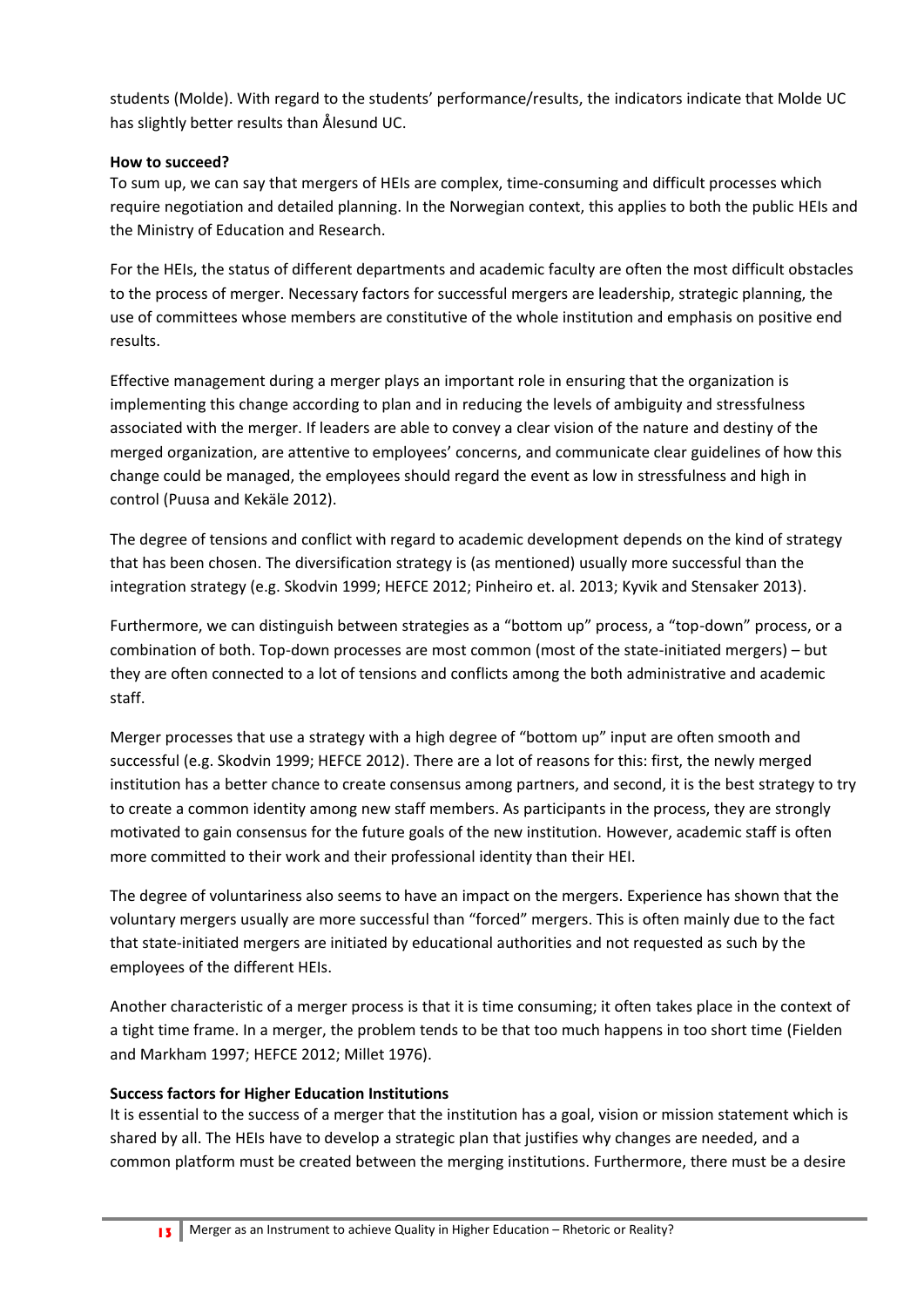to merge among staff and willingness to cooperate and compromise between the parties involved. It is of huge importance to start with the academic ambition for the new merged institution.

Furthermore, results from many studies in different countries indicate that a successful merger is above all characterized by visible and strong management which is able to unite the different sub-cultures, as well as create a joint feeling of identity and organizational structure. (In many instances the tendency has been to bring in external management).

It is also important to be aware that a real merger is time consuming. The institutions must set aside sufficient time to discuss how to achieve common goals and visions as a real basis for the merger decision.

The financial planning and risk assessment must be robust and realistic, and the institution must take into account that the phase of reorganization requires financial flexibility, especially in the implementation phase.

For the success of the merger process, the institution must have a strong communication internally and externally. Communication and dialogue with stakeholders, especially staff and students, are essential throughout the process. Support will be developed and resistance reduced if there is a concerted effort to explain the vision and address fears. Expectations need to be managed and kept realistic (HEFCE 2012).

Furthermore, it is important to consider recruitment after a merger. To bring "new blood" into a system with large cultural conflicts and tension, improves the possibilities to create a new common identity. This contributes to dampening cultural conflicts and tensions in the new organization.

## **What should the Ministry of Education and Research/the Government do?**

From the authorities' point of view is it essential to be aware that the forthcoming reorganization of the Norwegian public higher education sector by no means is a money-saving effort for the Kingdom of Norway. If the visions and goals behind the reform are to be achieved, namely improved quality, robustness and efficiency, the authorities will have to secure a certain financial flexibility to ensure the availability of necessary resources into the merger processes. Merger costs are often underestimated, particularly in areas such as harmonizing pay and benefits structures, ICT-systems and administrative processes (e.g. Skodvin 1999; Goedegebuure 2011; HEFCE 2012).

Furthermore, the Ministry needs to have a clear vision and strategic objectives for the forthcoming merger processes. The Ministry and the Minister have to be aware that the quality aspect is more important than geographical dimension. It can also be added that excellent leadership and adequate planning is essential at government level.

Another important lesson learned by previous state initiated mergers draws attention to the danger of trying to accomplish multiple objectives in the same process, especially if increased economic and administrative efficiency are two of the objectives. To realize the goal of increased academic quality in core activities (education and research), one must start with the academic ambitions – and they have to be concrete (Ursin et al. 2010, p. 337-339).

## **References**

Bakken, P., and Storm, I. (2013). 'Academic Drift and Diversity: Institutional Dynamics in Norwegian Higher Education', in in Karlsen, J.E. R.M.O. Pritchard (eds), *Resilient Universities. Confronting Changes in a Challenging World, pp*.261-282. Peter Lang, Bern 2013.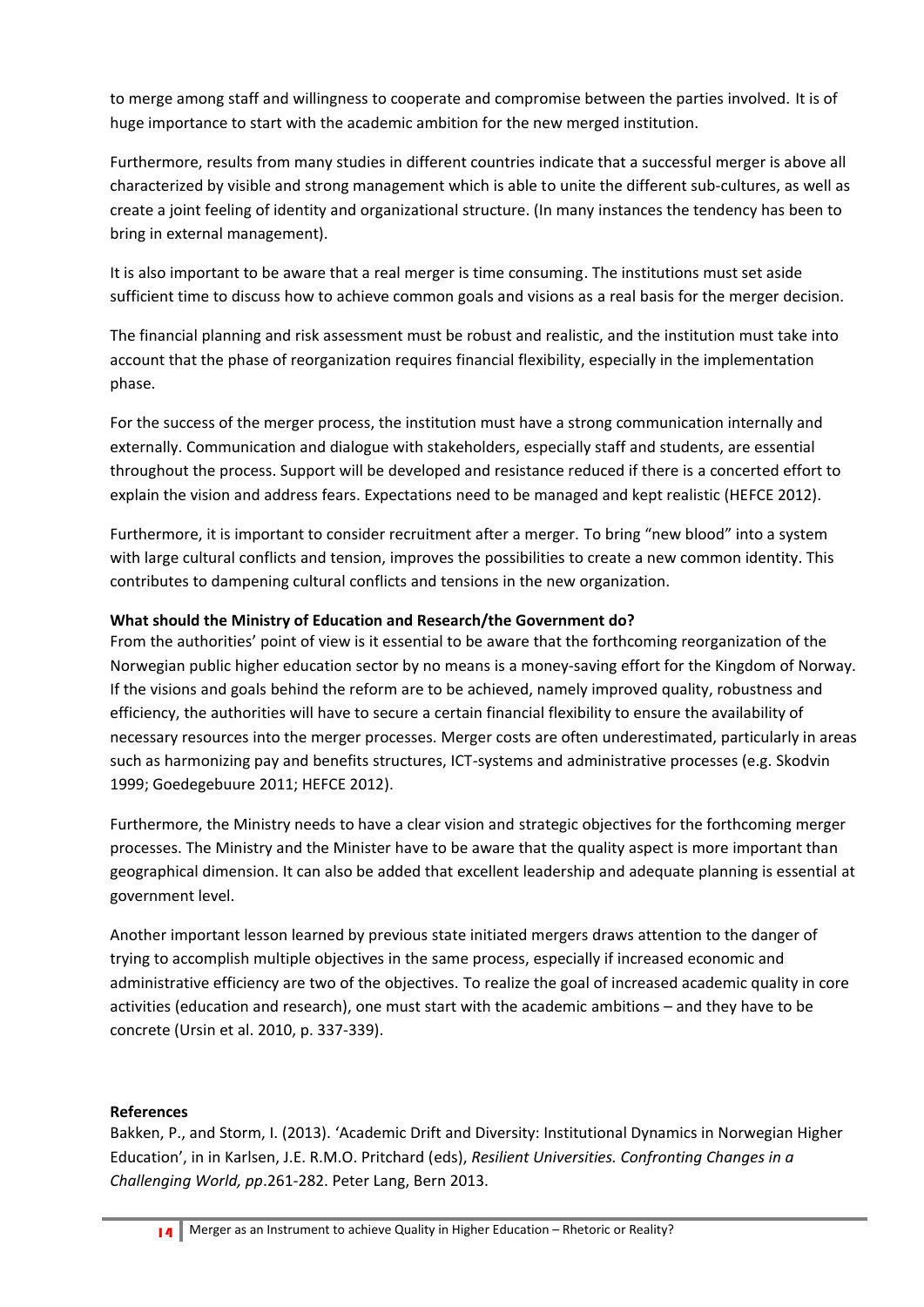Goedegebuure, L.C.J.(1992). *Mergers in Higher Education: A Comparative Perspective*. Enschede: University of Twente.

Goedegebuure, L. (2012). 'Mergers and More: The Changing Tertiary Education Landscape in the 21st Century'. Higher Education: Institutional Dynamics and Knowledge Cultures (HEIK), Working Paper 2012/01, University of Oslo.

Harman, G., and Harman, K. (2003). 'Institutional Mergers in Higher Education: Lessons from International Experience', *Tertiary Education and Management*, 9 (1), 29-44.

Harman, G., and Harman, K. (2008). 'Strategic Mergers of Strong Institutions to Enhance Competitive Advantage', *Higher Education Policy*, 21 (1), 99-121.

Harman, K. and Meek, V.L. (2002). 'Introduction to Special Issue: Merger Revisited: International Perspectives on Mergers in Higher Education', *Higher Education*, 44 (1), 1-4.

HEFCE (2012). *Collaborations, Alliances and Mergers in Higher Education – Consultation on Lessons Learned and Guidance for Institutions.* London: Higher Education Funding Council.

Hinfelaar, M., and O'Connell, M. (2013). 'Shall we dance? Dynamic Collaborations, Alliances and Mergers in the Shifting Irish Higher Education Landscape', in Karlsen, J.E. R.M.O. Pritchard (eds), *Resilient Universities. Confronting Changes in a Challenging World, pp*.239-260. Peter Lang, Bern 2013.

Kyvik, S. and Stensaker, B. (2013). 'Factors Affecting the Decision to Merge: The case of strategic mergers in Norwegian higher education', *Tertiary Education and Management, 19 (4), 323-337*. Routledge.

Norgård, J. D., and Skodvin, O-J. (2002**). '**The importance of geography and culture in mergers: A Norwegian institutional case study', *Higher Education* (44). 73-90.

Skodvin, O-J. (1999). 'Mergers in Higher Education – Success or Failure? ', *Tertiary Education and Management* (5), 65-80.

Skodvin, O-J. (2012). 'How to Measure Institutional Profiles in the Norwegian HE Landscape'. In A. Curaj, P. Scott, L. Vlasceanu, and L. Wilson (eds), *European Higher Education at the Crossroads*, pp. 905–934. Dordrecht: Springer.

Skodvin, O-J., and Stensaker, B. (1998). 'Innovation through Merging? ', *Higher Education Management*, Vol. 10. No. 3, 73-87.

Tirronen, J., and Nokkala, T. (2009). 'Structural Development of Finnish Universities: Achieving Competence and Academic Excellence', *Higher Education Quarterly*, 63 (3), 219–236.

Ursin, J., Aittola, H., Henderson, C., and Välimaa, C. (2010). 'Is Education Getting Lost in University Mergers?', *Tertiary Education and Management*, 16 (4), 327–340.

 $\overline{a}$ 1

15 Merger as an Instrument to achieve Quality in Higher Education – Rhetoric or Reality?

<sup>&</sup>lt;sup>2</sup> Collaboration is two or more partners working together in a particular academic field, which may involve combining existing operations, pooling areas of expertise or creating something entirely new. This project focuses on institutional arrangements rather than relationships between groups of academics. Alliance is a more systemic form of collaboration between two or more partners, covering a wider range (but not all) of their operations, where the partners retain their separate identities.